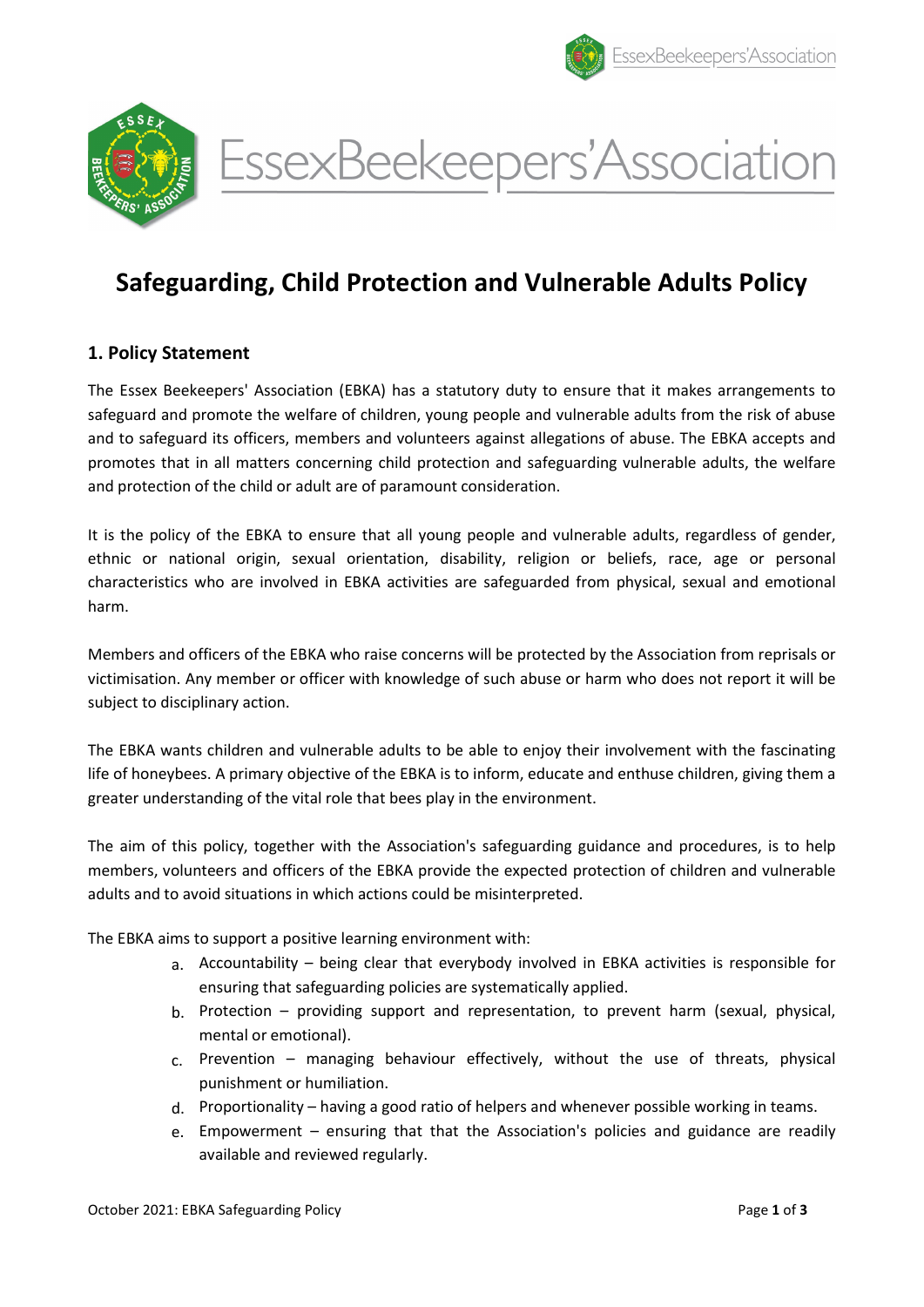

## 2. Who are children and vulnerable adults?

For the purposes of this document:

A child is anyone aged less than 18 years old, as defined by relevant child protection legislation in England, Scotland and Wales.

A vulnerable adult is someone of 18 years or older who is unable to care independently for themselves. This might include people who:

- a. Have a physical disability, illness or injury, or have become severely frail through old age
- b. Are experiencing mental health issues including dementia, or have learning disabilities
- c. Are in need of community care
- d. Are unable to protect himself or herself from harm, through domestic violence or substance addiction.

All adults may be susceptible to vulnerability at some point in their lives.

## 3. Welcoming children and vulnerable adults

The EBKA is open to all with an interest in honeybees. We welcome children and vulnerable adults on all activities that are suitable for them as individuals. We are committed to equal opportunities and diversity and aim to treat everyone with dignity and respect, and not to discriminate on grounds of age, disability, ethnicity, race, sex (gender), sexual orientation, gender reassignment, religion or belief or non-belief, marriage or civil partnership, or pregnancy or maternity.

While we are experts at providing and supporting beekeeping and associated activities, we are not able to provide specialist care and support for vulnerable adults who have special needs or who are unable to care independently for themselves, or to take special responsibility for looking after children and young people under the age of 18.

- a. We should only accept children on activities when they are accompanied by a parent, legal guardian or other person with equivalent responsibility for them such as a teacher or youth worker.
- b. We should only accept vulnerable adults, who cannot care for themselves independently, when they are accompanied by a carer or support worker to assist with their everyday needs.
- c. In the case of activities aimed at EBKA members, if a child or person with special needs is a member, we do not expect their parent, guardian carer or support worker to be a member too.

Participation in all activities is subject to their suitability for individual participants. Activity organisers have an enhanced duty of care towards participants, and sometimes need to make judgements that take into account the safety and enjoyment of everyone involved in an activity. They have a right to refuse a participant if, in their opinion, this would result in danger to the individual or danger or major disruption to the rest of the group. We will strive to make such judgements on a fair and practical basis and without making stereotypical or unwarranted assumptions.